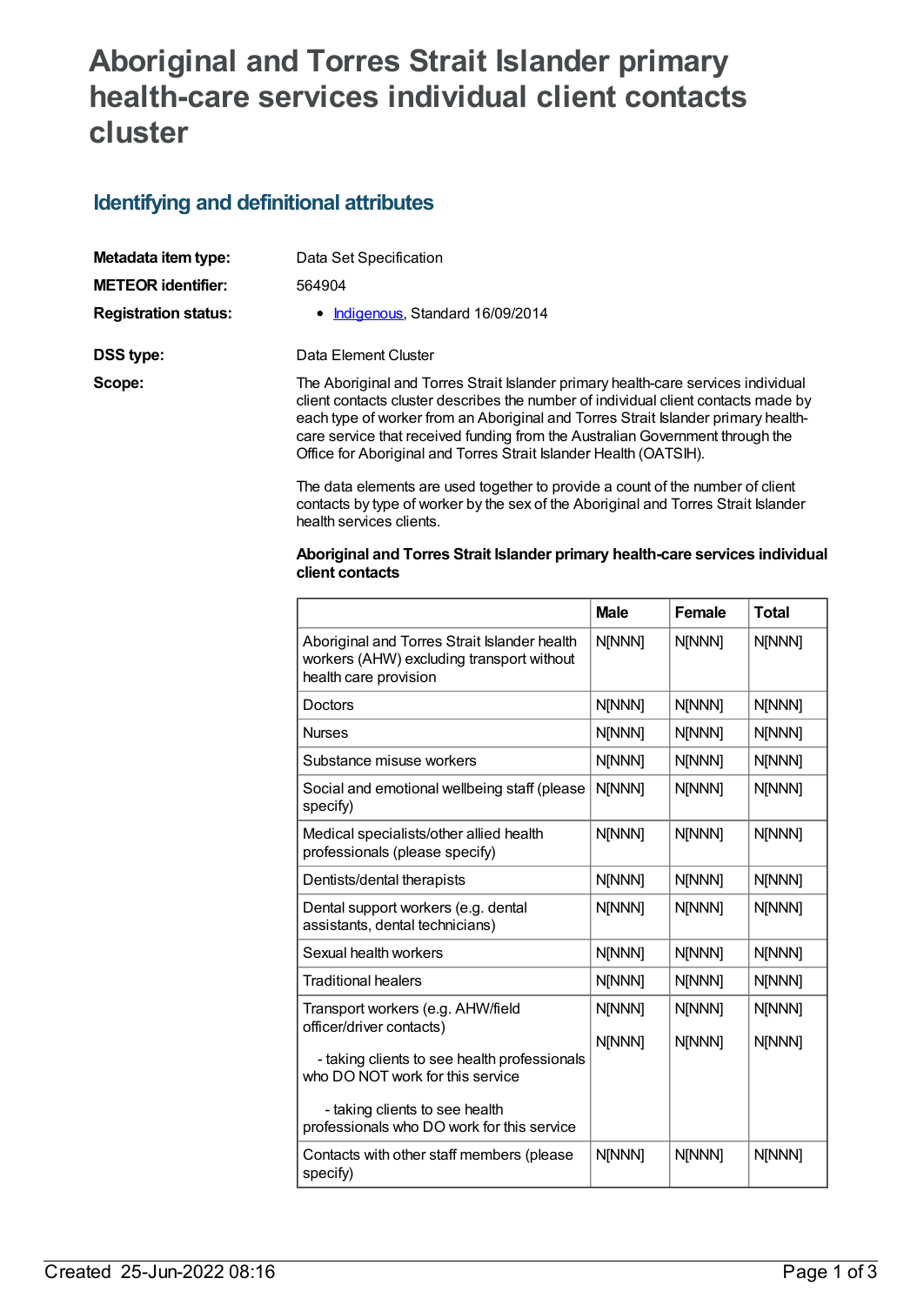## **Collection and usage attributes**

| <b>Guide for use:</b>                                       | A health-care contact occurs when a health professional sees an individual client or<br>provides advice over the phone. A transport contact occurs when a client is given<br>transport by the service to see either a health professional working for the service,<br>or another health professional.                                                                                                                                                                                                                     |
|-------------------------------------------------------------|---------------------------------------------------------------------------------------------------------------------------------------------------------------------------------------------------------------------------------------------------------------------------------------------------------------------------------------------------------------------------------------------------------------------------------------------------------------------------------------------------------------------------|
|                                                             | Includes:                                                                                                                                                                                                                                                                                                                                                                                                                                                                                                                 |
|                                                             | • staff and visiting health professionals<br>• contacts involving direct provision of health care, including but not limited<br>to, for sickness, injury, counselling, health education and screening<br>• all contacts involving transport (note: where an Aboriginal and Torres Strait<br>Islander worker (AHW) provides transport and health care as part of one<br>contact, this is counted as an AHW contact. Where an AHW provides<br>transport only in one contact, this is counted as a transport worker contact) |
|                                                             | Excludes:                                                                                                                                                                                                                                                                                                                                                                                                                                                                                                                 |
|                                                             | • contacts with groups<br>• residential care<br>• administration contacts with clients e.g. receptionist making appointments for<br>clients                                                                                                                                                                                                                                                                                                                                                                               |
| <b>Source and reference attributes</b>                      |                                                                                                                                                                                                                                                                                                                                                                                                                                                                                                                           |
| <b>Submitting organisation:</b>                             | Australian Institute of Health and Welfare                                                                                                                                                                                                                                                                                                                                                                                                                                                                                |
| <b>Relational attributes</b>                                |                                                                                                                                                                                                                                                                                                                                                                                                                                                                                                                           |
| Related metadata<br>references:                             | Has been superseded by Aboriginal and Torres Strait Islander primary health-care<br>service individual client contacts cluster                                                                                                                                                                                                                                                                                                                                                                                            |
|                                                             | • Indigenous, Standard 07/12/2017                                                                                                                                                                                                                                                                                                                                                                                                                                                                                         |
| <b>Implementation in Data Set</b><br><b>Specifications:</b> | Aboriginal and Torres Strait Islander primary health-care services<br>DSSIndigenous, Superseded 07/12/2017                                                                                                                                                                                                                                                                                                                                                                                                                |
|                                                             | Implementation start date: 01/06/2010                                                                                                                                                                                                                                                                                                                                                                                                                                                                                     |
|                                                             | Implementation end date: 30/07/2011                                                                                                                                                                                                                                                                                                                                                                                                                                                                                       |
|                                                             |                                                                                                                                                                                                                                                                                                                                                                                                                                                                                                                           |
|                                                             | Aboriginal and Torres Strait Islander primary health-care services DSS<br>Indigenous, Superseded 07/12/2017                                                                                                                                                                                                                                                                                                                                                                                                               |
|                                                             | Implementation start date: 01/07/2009                                                                                                                                                                                                                                                                                                                                                                                                                                                                                     |
|                                                             | Implementation end date: 30/06/2010                                                                                                                                                                                                                                                                                                                                                                                                                                                                                       |

**Metadata items in this Data Set Specification** Show more detail